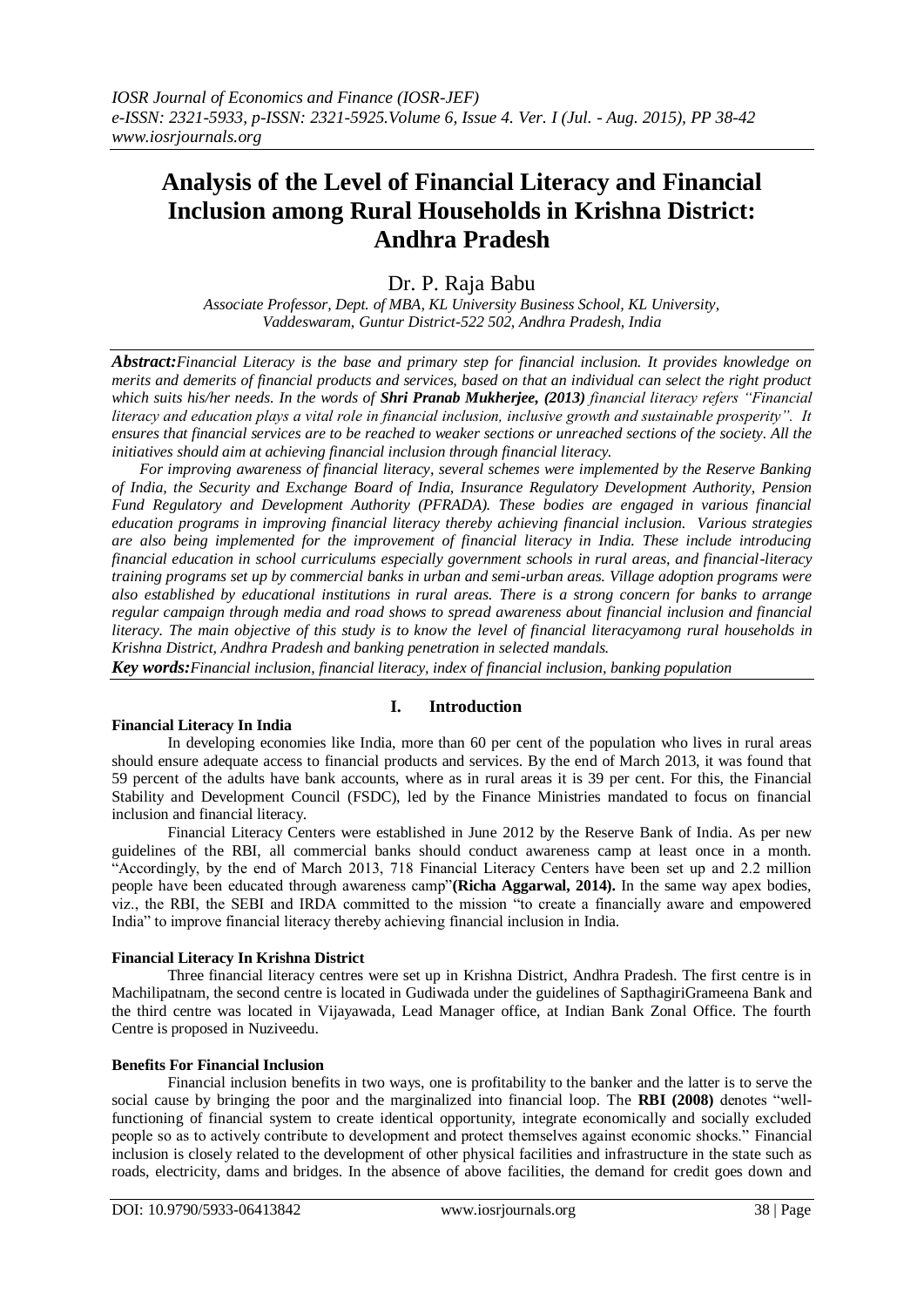many business activities can"t be performed. As a result, financial inclusion declines. **Hawkins. P, (2010)**  denotes that "government also is responsible to promote financial inclusion in marginalised rural sections." Financial inclusion entails the following benefits.

- i. It helps the poor to avail a variety of saving and loan products which were far-reachingearlier.
- ii. It facilitates effective allocation of productive resources.
- iii. It reduces the "K" (cost of capital) to remit fund at low cost.
- iv. It improves day-to-day management of finance through providing access to financial services.
- v. It ensures transfer of funds more safely and easily by using cheque, demand drafts or through internet banking.
- vi. Provides social benefits including protection against losses, improved mechanisms for social transfers and economic linkages for rural development.

Further, financial inclusion is a passport for other financial products and services such as short term credit facilities, insurance and pension products as they necessarily require access to bank account. Financial Inclusion provides database for individual borrowers to capture loans, multiple lending and excess borrowings expressed in a report on "Issues and Concerns in the Micro Financial Institutions" by **Shri Y H Malegam, (2011)**. **Amartyan Sen, (2000)** persuasively argued that the reason for poverty is not just insufficient income, but its lack of wide range of capabilities, security and ability to partake in economic and political system.

## **II. Objectives Of Financial Inclusion**

For sustainable development, growth of an economy and to attain objectives of productive and competitive economy, there is a need for robust and strong financial system. India has the largest rural population, so an innovative technique has to be employed to promote banking habits. Financial inclusion is an innovative term in promoting banking habits **(Richa Aggarwal, 2014).** Financial inclusion emphasizes various dimensions including availability, accessibility and usage of financial system. It helps to improve an overall inclusive financial system.

The main objective of financial inclusion is to ensure ease of access, availability and usage of financial system for all individuals of an economy. Finally, expansion of the scope of organized financial system is within its range of people with low income. Financial inclusion has served as a guide for policy and regulatory approaches with the objectives of providing innovative, adequate, low-cost financial delivery and various banking insurance services at reasonably priced and quality of financial services – G20 (Group of Twenty).

**Approaches Of Financial Inclusion:** According to C. Rangarajan the following approaches in the system of financial inclusion are;

- i. To provide a need-based credit facility to the marginal and sub-marginal farmers.
- ii. To open need-based branches across the country.
- iii. To open the branches based on population per branch is more than the national average of commercial banks.
- iv. To simplify the procedure for granting of loans to small borrowers.
- v. To strengthen Self Help Group-Bank Linkage Programme (SHBLP) and facilitation of business correspondent models need to be effectively implemented.

## **Objectives Of The Study:** The research aims to cover the following objectives

- To know the level of financial literacy among rural households in Krishna District, Andhra Pradesh and
- To examine banking population in selected mandals.

## **III. Methodology Of The Study**

It is planned to select 25 Mandals of Krishna district by giving representation to all the 25 mandal belts of Krishna district, viz. mandal villages and so on. Taking population as a base, 25 mandals are selected for the survey. For each mandal, 30 respondents are approached as these mandals have the highest population in their respective belts.Target populations for the study in Krishna District are households of agricultural daily wage earners. Total population of Krishna District, Andhra Pradesh was 45, 17, 398 as per the census of 2011, density of population (people per square km) is 518. Total mandals and total villages are 49 and 985 respectively.

## **Status Of Index Of Financial Inclusion In Selected Mandals**

**Banking penetration**: An inclusive financial system should penetrate widely among its users. In the context of index of financial inclusion Table:01 can be calculated as mandal wise "banked" population. The total number of accounts i.e., Basic Savings Bank Deposit Account (BSBDA) in rural areas of Krishna district were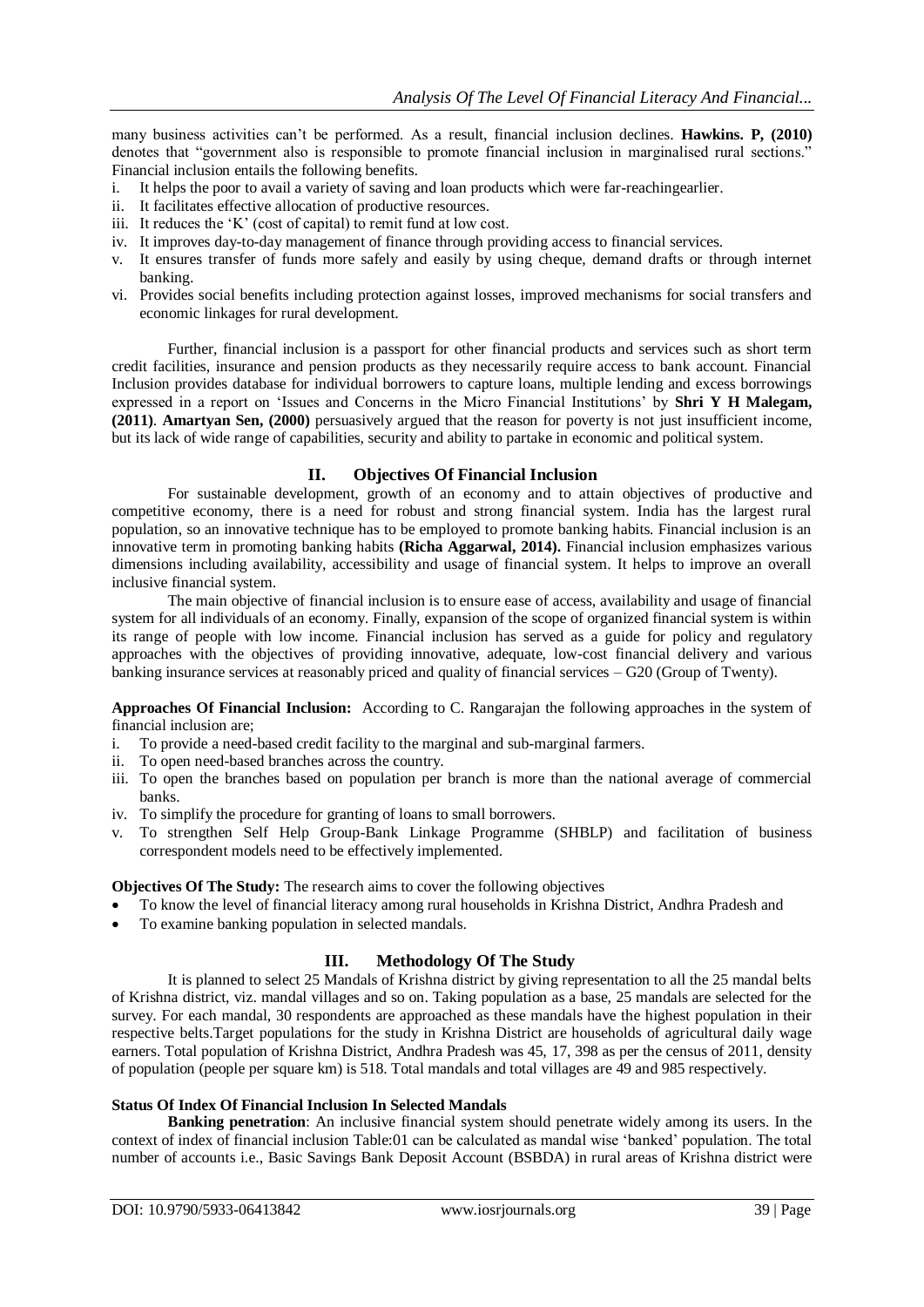1, 40,000. Index of financial inclusion can be calculated as number of accounts mandal wise to total accounts in rural areas, Krishna District as indicator of this dimension.

#### **Mandal Level**

- The top five scoring mandals are G Konduru, Agirapalli, Nandiwada, and Unguturu.
- The bottom five mandals are Gantasala, Pedana, Vatchavai, Kaikaluru, and Guduru.
- Highest disparity among the Mandals G Konduru, Agirapalli, Nandiwada, Unguturu and Gantasala.

**Table:** 02 analyses the level of knowledge for using bank account in Krishna District during 2014-15. Based on survey, out of 25 mandalsGampalagudem, Nandiwada, Unguturu, Jaggaiahpet and Kaikaluru take first five places which have sufficient knowledge in depositing money in bank and granting of loans by the banker to the account holder. In Agency functions highest ranking mandals are G. Konduru, Guduru, Ibrahmpatanm, and Mandavalli. Regarding opinions on Technology services and in-time grievance handling by the banker ranking mandals are Jaggayapet and Mandavalli. Moreover, 80% of mandal village respondents should not know about technological services and intimate grievance handling in banks because most of them are illiterates and not aware of it. Bankers should take initiative regarding the above issues in villages.

**Table: 01district-Wise (Selected Mandals) Index Of Financial Inclusion On Select Indicators Of Financial Inclusion**

| Sl. No         | Name of the Mandal | Total A/Cs out of 30<br>sample size | <b>Index</b><br>(Total accounts/1.40)<br>lac)X100 | Rank           |  |
|----------------|--------------------|-------------------------------------|---------------------------------------------------|----------------|--|
| (1)            | (2)                | (3)                                 | (4)                                               | (5)            |  |
| 1              | G. Kondurur        | 29                                  | 0.0207                                            | 1              |  |
| $\overline{2}$ | Ibrahimpatnam      | 25                                  | 0.0178                                            | 5              |  |
| 3              | Kankipadu          | 24                                  | 0.0171                                            | 6              |  |
| 4              | Agiripalli         | 29                                  | 0.0207                                            | 1              |  |
| 5              | Gudlavalleru       | 25                                  | 0.0179                                            | 5              |  |
| 6              | Pedana             | 20                                  | 0.0143                                            | 9              |  |
| 7              | Pamarru            | 28                                  | 0.02                                              | 2              |  |
| 8              | Gudur              | 28                                  | 0.02                                              | $\overline{c}$ |  |
| 9              | Mudenepalli        | 23                                  | 0.0164                                            | 7              |  |
| 10             | Undavalli          | 27                                  | 0.0193                                            | 3              |  |
| 11             | Bantumilli         | 25                                  | 0.0179                                            | 5              |  |
| 12             | Jaggaiah pet       | 28                                  | 0.02                                              | $\overline{c}$ |  |
| 13             | Nandigama          | 26                                  | 0.0186                                            | $\overline{4}$ |  |
| 14             | Tiruvur            | 25                                  | 0.0179                                            | 5              |  |
| 15             | Gampalagudem       | 28                                  | 0.02                                              | $\mathfrak{2}$ |  |
| 16             | Bapulapadu         | 28                                  | 0.02                                              | $\overline{c}$ |  |
| 17             | Verrullapadu       | 27                                  | 0.0193                                            | 3              |  |
| 18             | Gantasala          | 16                                  | 0.0114                                            | 10             |  |
| 19             | Chandarlapadu      | 25                                  | 0.0179                                            | 5              |  |
| 20             | Nandiwada          | 29                                  | 0.0207                                            | $\mathbf{1}$   |  |
| 21             | Pamidimukkala      | 27                                  | 0.0193                                            | 3              |  |
| 22             | Kaikaluru          | 23                                  | 0.0164                                            | 7              |  |
| 23             | Kruthivennuru      | 28                                  | 0.02                                              | $\overline{2}$ |  |
| 24             | Unguturu           | 29                                  | 0.0207                                            | 1              |  |
| 25             | Vatchavai          | 21                                  | 0.015                                             | 8              |  |

**Sources:** Mandal Villages in Krishna District, Andhra Pradesh.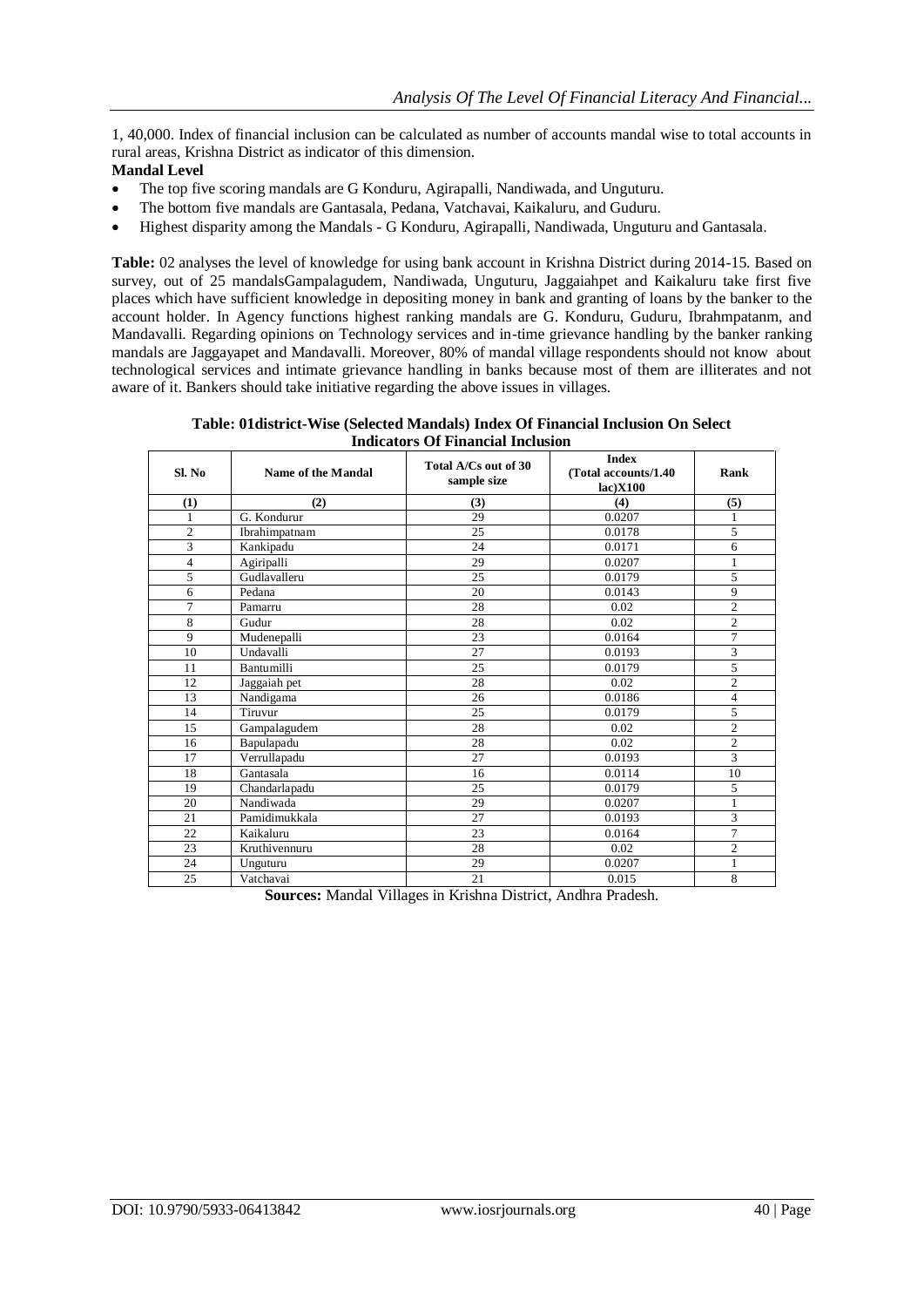|                                  |                                    |                                              |                         |                                                                 |                                                          |                                |                                             | LUJUL                                                                                                               |                                                               |                              |                                                                                                                | aucən                         |                                         |                                                 |                                                           |                                         |                                  |                                                    |                        |                                  |
|----------------------------------|------------------------------------|----------------------------------------------|-------------------------|-----------------------------------------------------------------|----------------------------------------------------------|--------------------------------|---------------------------------------------|---------------------------------------------------------------------------------------------------------------------|---------------------------------------------------------------|------------------------------|----------------------------------------------------------------------------------------------------------------|-------------------------------|-----------------------------------------|-------------------------------------------------|-----------------------------------------------------------|-----------------------------------------|----------------------------------|----------------------------------------------------|------------------------|----------------------------------|
| ż<br>ã                           | Mandal name                        | money in the bank<br><b>Know</b> the deposit |                         |                                                                 | Granting loans by<br>the banker to the<br>account holder |                                |                                             | functions) services<br>interest dividend<br>premium(agency<br>and insurance<br>delivered by<br>Payment of<br>banker |                                                               |                              | Technological like<br>services, mobile<br>banking offered<br>online banking<br>fund transfer,<br>by the banker |                               |                                         | In time grievances<br>handling by the<br>banker |                                                           |                                         |                                  |                                                    |                        |                                  |
|                                  |                                    |                                              |                         |                                                                 |                                                          |                                |                                             |                                                                                                                     | Total respondents-30 rest of members do not have bank account |                              |                                                                                                                |                               |                                         |                                                 |                                                           |                                         |                                  |                                                    |                        |                                  |
|                                  |                                    | Accepted                                     | Responden<br>Tetal<br>B | S                                                               | Rank                                                     | Accepted                       | Responden<br>Total<br>B                     | S,                                                                                                                  | Ramk                                                          | Accepted                     | Responden<br>Total<br>B                                                                                        | $\mathcal{S}$                 | Rank                                    | Responden<br>Accepted<br>Total                  | 均<br>S                                                    | Rank                                    | Accepted                         | Responden<br>Total<br>S                            | S,                     | Rank                             |
|                                  | G<br>Konduru                       | $\frac{2}{9}$                                | 30                      | 96<br>$\cdot$ 7                                                 | 3                                                        | 2<br>6                         | 3<br>$\bf{0}$                               | 86<br>.7                                                                                                            | 7                                                             | 2<br>3                       | $\mathbf{3}$<br>$\mathbf 0$                                                                                    | 76<br>.7                      | 1                                       | $\mathbf{1}$<br>6                               | 3<br>53.<br>$\pmb{0}$<br>3                                | 6                                       | 1<br>9                           | 3<br>$\mathbf{0}$                                  | 63.<br>$\mathbf{3}$    | $\mathbf{1}$<br>$\mathbf{1}$     |
| $\overline{2}$                   | Ibrahimpa                          | $\frac{2}{1}$                                | 27                      | 77                                                              |                                                          | $\overline{a}$<br>$\mathbf{1}$ | $\overline{\mathbf{c}}$<br>$\overline{7}$   | 77                                                                                                                  | $1\vert$<br>$\overline{0}$                                    | $\mathbf{1}$<br>7            | $\overline{2}$<br>7                                                                                            | 63<br>$\overline{\mathbf{0}}$ | 3                                       | $\mathbf{1}$<br>8                               | $\overline{a}$<br>66.<br>$\overline{7}$<br>$\overline{7}$ | $\mathbf{1}$                            | $\overline{2}$                   | $\overline{2}$<br>$\overline{7}$                   | 77.<br>$8\phantom{.}$  | $\overline{\epsilon}$            |
| 3                                | tnam<br>Kankipad                   | $\frac{2}{2}$                                | 24                      | $\boldsymbol{.8}$<br>91                                         | 8                                                        | $\mathbf{1}$                   | $\overline{2}$                              | $\boldsymbol{.8}$<br>54                                                                                             | $\overline{2}$                                                | $\mathbf{1}$                 | $\overline{2}$                                                                                                 | 4.                            | $\overline{a}$                          | 1                                               | $\overline{\mathbf{2}}$<br>4.2                            | $\boldsymbol{2}$                        | 1<br>$\overline{0}$              | $\overline{2}$                                     | 0.0                    | $\mathbf{1}$                     |
| $\overline{4}$                   | u<br>Agripalli                     | $\overline{1}$                               | 27                      | $\cdot$<br>63                                                   | $\mathbf{1}$                                             | 3<br>$\mathbf{1}$              | $\overline{4}$<br>$\overline{2}$            | $\cdot$<br>70                                                                                                       | $\overline{0}$<br>$\mathbf{1}$                                | $\overline{1}$               | $\overline{4}$<br>$\overline{2}$                                                                               | $\overline{2}$<br>40          | $\mathbf{1}$<br>$\overline{7}$          | 1                                               | $\overline{4}$<br>$\vert$<br>55.                          | $\overline{2}$<br>$\sqrt{5}$            | $\mathbf{1}$                     | $\overline{4}$<br>$\overline{2}$                   | 70.                    | $\epsilon$<br>Ī                  |
| 5                                | Gudlavall                          | $\overline{7}$                               | 25                      | $\cdot$<br>10                                                   | 3                                                        | 9<br>9                         | $\overline{\tau}$<br>$\overline{c}$         | $\cdot$<br>36                                                                                                       | $\mathbf{5}$<br>$\overline{2}$                                | $\mathbf{1}$<br>$\mathbf{0}$ | $\overline{7}$<br>$\overline{a}$                                                                               | .7<br>0.                      | $\overline{a}$                          | 5<br>1                                          | $\overline{7}$<br>6<br>$\overline{2}$<br>4.0              | $\overline{2}$                          | 9<br>$\pmb{0}$                   | $\overline{7}$<br>$\boldsymbol{2}$                 | $\overline{4}$<br>0.0  | $\overline{C}$<br>$\overline{1}$ |
|                                  | eru                                | $\frac{2}{5}$                                |                         | 0.<br>$\mathbf{0}$                                              |                                                          |                                | 5                                           | $\cdot$                                                                                                             | $\vert$ 3                                                     |                              | 5                                                                                                              | $\mathbf 0$                   | $\overline{3}$                          |                                                 | 5                                                         | $\overline{\mathbf{3}}$                 |                                  | 5                                                  |                        | $\epsilon$                       |
| 6                                | Pedana                             | $\boldsymbol{9}$                             | 19                      | 47<br>$\cdot$ 4                                                 | 1<br>5                                                   | 9                              | 1<br>9                                      | 47<br>$\cdot$ 4                                                                                                     | $\overline{2}$<br>$\mathbf{1}$                                | 5                            | $\mathbf{1}$<br>9                                                                                              | 26<br>$\cdot$ 3               | 1<br>$\overline{2}$                     |                                                 | 36.<br>$\mathbf{1}$<br>9<br>$\bf 8$                       | $\mathbf{1}$<br>$\overline{\mathbf{3}}$ | 9                                | $\mathbf{1}$<br>$\overline{9}$                     | 47.<br>$\overline{4}$  | $\mathbf{1}$<br>2                |
|                                  | Pamarru                            | $\frac{2}{8}$                                | 28                      | 10<br>0.<br>$\mathbf{0}$                                        |                                                          | 1<br>$\overline{a}$            | $\overline{c}$<br>8                         | 42<br>و.                                                                                                            | $\mathbf{2}$<br>$\overline{2}$                                | 1                            | $\overline{2}$<br>$\overline{2}$                                                                               | 4.<br>5                       | $\frac{2}{0}$                           | $\overline{0}$                                  | $\overline{2}$<br>0.0<br>$\overline{2}$                   | $\overline{a}$<br>$\overline{4}$        | $\mathbf{0}$                     | $\overline{2}$<br>$\overline{2}$                   | 0.0                    | $\mathbf{I}$<br>$\epsilon$       |
| 8                                | Guduru                             | $\frac{2}{3}$                                | 25                      | 92<br>$\mathbf{0}$                                              |                                                          | 2<br>$\overline{\mathbf{3}}$   | $\overline{\mathbf{c}}$<br>$\boldsymbol{8}$ | 82<br>$\cdot$ 1                                                                                                     | $\overline{9}$                                                | -1<br>g                      | $\overline{2}$<br>8                                                                                            | 67<br>9.                      | $\overline{2}$                          | $\mathbf{1}$<br>$6 \mid$                        | 57.<br>$\overline{2}$<br>$\bf 8$<br>$\mathbf{1}$          | $\overline{4}$                          | $\overline{2}$<br>$\mathbf{1}$   | $\overline{2}$<br>$\boldsymbol{8}$                 | 75.<br>$\mathbf{0}$    | Š                                |
| 9                                | Mudenep<br>alli                    | 2<br>$\mathbf 0$                             | 20                      | 10<br>0.<br>$\pmb{0}$                                           |                                                          |                                | 2<br>0                                      | 70<br>$\cdot$                                                                                                       | 1<br>6                                                        |                              | 2<br>0                                                                                                         | 35<br>$\overline{0}$          | $\vert$                                 | $\overline{9}$                                  | 45.<br>$\overline{2}$<br>$\mathbf 0$<br>$\mathbf{0}$      | 9                                       | $\mathbf{1}$                     | $\overline{2}$<br>$\mathbf{0}$                     | 5.0                    | $\mathbf{1}$<br>5                |
| 1<br>$\mathbf 0$                 | Mundaval<br>li.                    | $\frac{2}{5}$                                | 27                      | 92<br>$\overline{6}$                                            |                                                          |                                | 2<br>$\overline{7}$                         | 92<br>.6                                                                                                            | 6                                                             |                              | 2<br>7                                                                                                         | 55<br>.6                      | $\overline{4}$                          | $\mathbf{1}$<br>$\overline{5}$                  | 55.<br>2<br>$\overline{7}$<br>6                           | 5                                       | $\overline{2}$<br>5              | $\overline{\mathbf{c}}$<br>$\overline{7}$          | 92.<br>6               | 5                                |
| 1<br>1                           | <b>Bantumill</b><br>÷              | $\frac{2}{5}$                                | 25                      | 10<br>0.<br>0                                                   |                                                          |                                | $\overline{2}$<br>5                         | 68<br>$\cdot$                                                                                                       | 1<br>$\overline{7}$                                           |                              | 2<br>5                                                                                                         | 8.<br>0                       | $\mathbf{1}$<br>$\overline{7}$          | $\overline{2}$                                  | 8.0<br>$\overline{2}$<br>5                                | $\boldsymbol{2}$<br>$\mathbf{0}$        | $\overline{0}$                   | $\frac{2}{5}$                                      | 0.0                    | б                                |
| 1<br>$\overline{2}$              | Jaggaiahp<br>et                    | $\frac{2}{2}$                                | 23                      | 95<br>.7                                                        | -5                                                       |                                | 2<br>3                                      | 95<br>.7                                                                                                            | $\overline{\mathcal{L}}$                                      |                              | 2<br>3                                                                                                         | 43<br>.5                      | 6                                       | $\mathbf{1}$<br>5                               | 65.<br>$\overline{\mathcal{L}}$<br>$\boldsymbol{2}$<br>3  | $\overline{2}$                          | 2<br>2                           | 3                                                  | 95.<br>$7\phantom{.0}$ | 3                                |
| 1<br>3                           | Nandigam<br>$\mathbf{a}$           | 1<br>8                                       | 24                      | 75<br>.0                                                        | $\overline{2}$                                           |                                | 2<br>4                                      | 70<br>.8                                                                                                            | 4                                                             |                              | 2<br>4                                                                                                         | 25<br>0.                      | 3                                       | 1<br>$\overline{4}$                             | 58.<br>$\overline{\mathcal{L}}$<br>3<br>$\overline{4}$    | 3                                       | 8                                |                                                    | 75.<br>$\mathbf{0}$    | 9                                |
| 1<br>$\overline{4}$              | Thiruvuru                          | $\frac{2}{5}$                                | 25                      | 10<br>0.<br>$\mathbf 0$                                         |                                                          | 6                              | $\overline{c}$<br>5                         | 64<br>$\cdot$                                                                                                       | $\mathbf{1}$<br>$\bf8$                                        |                              | 2<br>5                                                                                                         | 32<br>$\overline{\mathbf{0}}$ | 9                                       | $\mathbf{1}$<br>$\circ$                         | 40.<br>$\overline{2}$<br>5<br>$\mathbf 0$                 | $\mathbf{1}$<br>$\overline{2}$          | $\Omega$                         | $\overline{a}$<br>5                                | 0.0                    | 6                                |
| 1<br>5                           | Gampalag<br>udem                   | $\frac{2}{7}$                                | 28                      | 96<br>$\mathcal{A}$                                             |                                                          |                                | 2<br>8                                      | 96<br>4                                                                                                             | 1                                                             |                              | 2<br>8                                                                                                         | 25<br>.0                      | 1<br>3                                  | $\mathbf{1}$<br>$\overline{\mathbf{3}}$         | 46.<br>2<br>8<br>$\overline{4}$                           | 7                                       | 2<br>7                           | $\overline{\mathbf{c}}$<br>$\overline{\mathbf{8}}$ | 96.<br>$\overline{4}$  |                                  |
| 1<br>6                           | Bapulapa<br>du                     | $\frac{2}{5}$                                | 25                      | 10<br>0.<br>$\mathbf 0$                                         |                                                          | 8                              | $\overline{2}$<br>5                         | 72<br>$\cdot$                                                                                                       | 1<br>3                                                        |                              | $\overline{c}$<br>0                                                                                            | 25<br>$\overline{\mathbf{0}}$ | $\mathbf{1}$<br>$\overline{\mathbf{3}}$ | 5                                               | 25.<br>$\overline{2}$<br>$\mathbf 0$<br>$\mathbf 0$       | $\mathbf{1}$<br>$\boldsymbol{8}$        | $\overline{0}$                   | $\frac{2}{0}$                                      | 0.0                    | 1<br>б                           |
| 1<br>$\overline{7}$              | $\overline{\text{Verulapa}}$<br>du | 2<br>0                                       | 24                      | 83<br>3                                                         | 0                                                        | ٩                              | 2<br>5                                      | 76<br>0.                                                                                                            | 1<br>$\overline{2}$                                           |                              | 2<br>4                                                                                                         | 8.<br>3                       | 1<br>$\boldsymbol{6}$                   | $\mathbf{1}$<br>$\circ$                         | 41.<br>$\overline{2}$<br>$\overline{7}$<br>4              | $\mathbf{1}$<br>$\mathbf{1}$            | $\overline{2}$<br>$\overline{0}$ | $\overline{2}$<br>4                                | 83.<br>3               |                                  |
| $\mathbf{1}$<br>8                | Gantasala                          | ī<br>7                                       | 17                      | 10<br>0.<br>0                                                   |                                                          | 6                              | $\mathbf{1}$<br>$\overline{7}$              | 94<br>$\cdot$                                                                                                       | 5                                                             |                              | $\mathbf{1}$<br>7                                                                                              | 23<br>.5                      | $\mathbf{1}$<br>$\overline{4}$          | $\mathbf{1}$                                    | 5.9<br>1                                                  | $\overline{2}$<br>$\mathbf{1}$          |                                  | 7                                                  | 5.9                    |                                  |
| 1<br>9                           | Chandrlap<br>adu                   | $\frac{2}{1}$                                | 22                      | כע<br>$\mathcal{S}% _{M_{1},M_{2}}^{\alpha,\beta}(\varepsilon)$ |                                                          |                                | 2<br>$\overline{2}$                         | כע<br>.5                                                                                                            | 3                                                             |                              | 2<br>$\overline{2}$                                                                                            | 31.<br>.8                     | $\pmb{\mathsf{O}}$                      | 8                                               | 30.<br>$\overline{2}$<br>$\overline{4}$                   | 1<br>$\overline{4}$                     | $1\,$                            | $\frac{2}{2}$                                      | 95.<br>5 <sub>1</sub>  |                                  |
| $\overline{2}$                   | Nandiwad                           | $\frac{2}{7}$                                | 28                      | 96                                                              |                                                          |                                | $\overline{2}$                              | 96                                                                                                                  |                                                               |                              | $\overline{2}$                                                                                                 | 3.<br>6                       | $\overline{c}$<br>$\mathbf 2$           | $\overline{9}$                                  | 32.<br>$\overline{2}$                                     | $\mathbf{1}$                            |                                  | $\overline{2}$                                     | 96.                    |                                  |
| 0<br>$\overline{c}$              | $\mathbf{a}$<br>Pamidimu           | $\frac{2}{7}$                                | 27                      | $\mathcal{A}$<br>10                                             |                                                          |                                | 8<br>2                                      | $\mathcal{A}$<br>77                                                                                                 |                                                               |                              | 8<br>2                                                                                                         | 29                            |                                         | 8 <sup>1</sup>                                  | 8<br>$\mathbf{1}$<br>29.<br>$\overline{2}$                | 5<br>$1\,$                              | $\circ$                          | $\boldsymbol{8}$<br>$\overline{\mathbf{c}}$        | $\overline{4}$<br>0.0  |                                  |
| 1<br>$\overline{\mathbf{c}}$     | kkala<br>Kaikaluru                 | $\mathbf{1}$                                 | 19                      | 0.<br>$\bullet$<br>10                                           |                                                          |                                | 7<br>$\mathbf{1}$                           | .8<br>84                                                                                                            | $\mathbf 0$                                                   |                              | 7<br>1                                                                                                         | .6<br>10                      |                                         | $\overline{2}$                                  | $\overline{7}$<br>6<br>10.                                | 6<br>$\mathbf{1}$                       | $\overline{0}$                   |                                                    | 0.0                    |                                  |
| $\overline{c}$                   |                                    | 9                                            |                         | 0.<br>$\mathbf 0$                                               |                                                          | 6                              | 9                                           | $\cdot$                                                                                                             |                                                               |                              | 9                                                                                                              | .5                            | 5                                       |                                                 | $\overline{9}$<br>5                                       | 9                                       |                                  | $\overline{9}$                                     |                        | 6                                |
| $\overline{2}$<br>3              | Kruthiven<br>uru                   | $\overline{\mathbf{c}}$<br>$\boldsymbol{2}$  | 26                      | 84<br>.6                                                        | 9                                                        |                                | $\overline{2}$<br>6                         | 76<br>9.                                                                                                            | 1                                                             |                              | $\overline{2}$<br>6                                                                                            | 7.<br>7                       | 9                                       | $\mathbf{1}$<br>$\mathbf{1}$                    | 42.<br>$\overline{2}$<br>3<br>6                           | $\mathbf{1}$<br>$\mathbf 0$             | $\overline{2}$<br>3              | 6                                                  | 88.<br>5 <sub>1</sub>  | 6                                |
| $\overline{c}$<br>$\overline{4}$ | Unguturu                           | $\overline{2}$<br>9                          | 30                      | 96<br>.7                                                        |                                                          |                                | $\overline{3}$<br>0                         | 93<br>$\mathbf{.3}$                                                                                                 | $\overline{4}$                                                |                              | 3<br>0                                                                                                         | 10<br>.0                      | $\overline{1}$<br>8                     | $1\vert$<br>1                                   | $\overline{3}$<br>36.<br>$\mathbf 0$<br>$\tau$            | $\mathbf{1}$<br>$\overline{7}$          | 3<br>8                           | 3<br>$\mathbf 0$                                   | 10<br>0.0              |                                  |
| $\overline{2}$<br>5              | Vatchavai<br>ah                    | ī<br>4                                       | 30                      | 46<br>.7                                                        |                                                          | 6                              | 3<br>0                                      | 53<br>$\mathbf{.3}$                                                                                                 | 1<br>9                                                        |                              | 3<br>0                                                                                                         | 60<br>.0                      | 5                                       | $1\vert$<br>8 <sup>1</sup>                      | 3<br>60.<br>$\mathbf 0$                                   | 8<br>$\overline{0}$                     | 1                                | 3<br>$\mathbf{0}$                                  | 46.<br>7 <sup>7</sup>  | $\frac{1}{3}$                    |

## *Analysis Of The Level Of Financial Literacy And Financial...*

#### **Table: 02 Households Level Of Knowledge For Using The Banking Services In Krishna District: Andhra Pradesh**

#### **Sources: Survey in mandal villages in Krishna District, Andhra Pradesh**

It is also found from the above analysis Table: 02 some of the mandals are low ranked because of lack of financial education, overall understanding of banking usage systems, lack of awareness programmes, initiatives that have not been taken by commercial banks in villages, lack of money management discussions with family members, and lack of discussions or meetings with bankers on every Saturday.